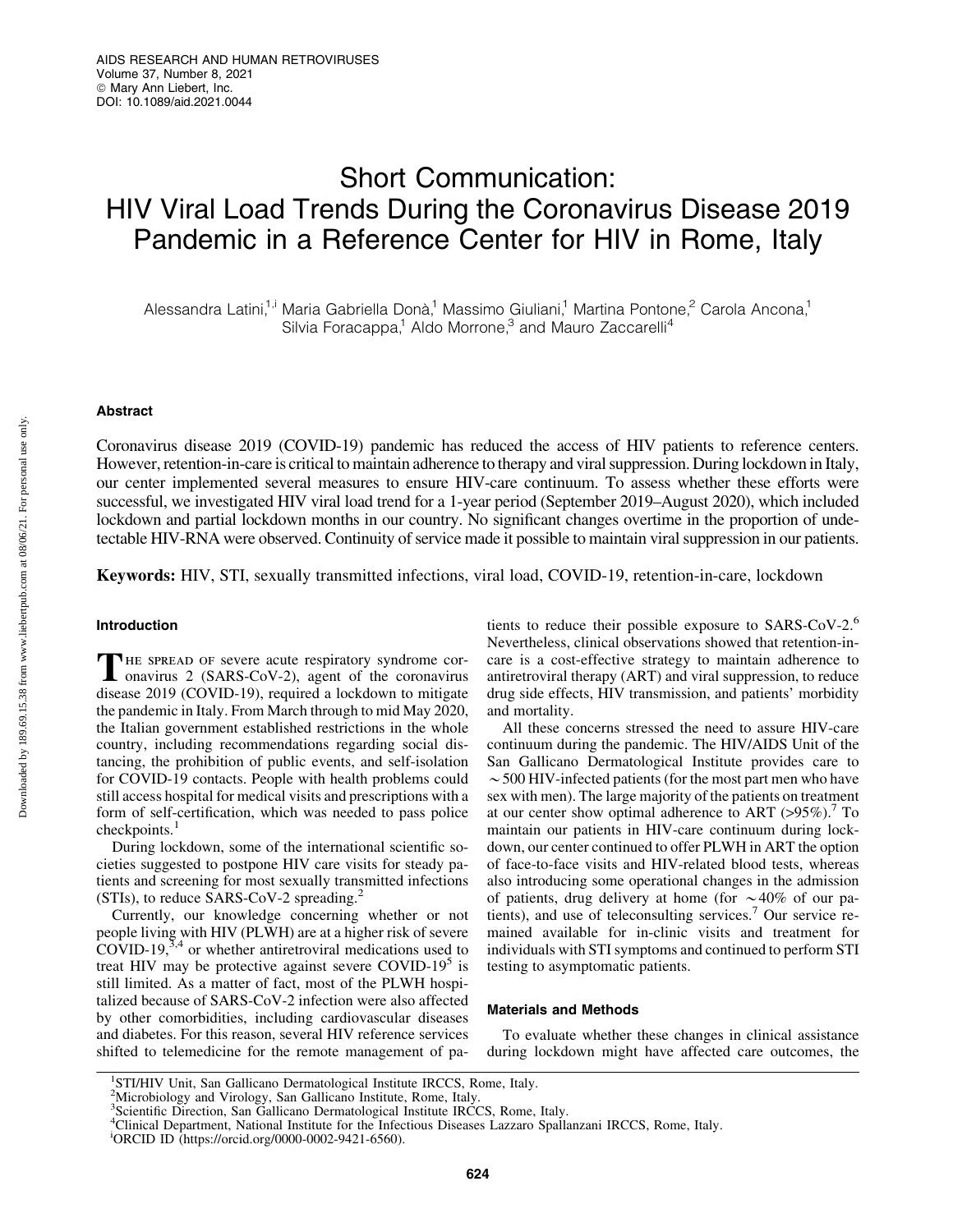# HIV VIRAL LOAD TREND AND COVID-19 PANDEMIC 625

trend of HIV-1 viral load (HIV-RNA copies/mL) was investigated during a 1-year period, including September– November 2019 (no-COVID-19 months), December 2019– February 2020 (pre-COVID-19 months), March–April 2020 (lockdown months), May 2020 (partial-lockdown month), and June–August 2020 (post-lockdown months). Changes of HIV viremia by month and quarters were evaluated. Specifically, HIV viral loads performed during the 1-year observation in patients in steady antiretroviral treatment for at least 6 months were recorded. The proportion of undetectable viral loads (HIV-RNA <30 copies/mL) by month was assessed. All the procedures were performed in accordance with the Declaration of Helsinki as revised in 2013.

#### **Results**

Overall, 1,233 HIV viral loads from 453 patients were included: 165 patients (36.4%) were tested twice, 230 (50.8%) three times, and 58 (12.8%) four times. In the whole year of observation, 81/1,233 HIV viral loads (6.6%) were detectable, of which 47 (3.8%) were between 30 and 100 copies/mL and 34 (2.8%) beyond 1,000 copies/mL. Fiftyeight detectable HIV viral loads were found in 23 patients (5.1% of the overall study population): 13 patients had two detectable HIV viral loads each, 8 had three detectable viral loads each, and 2 had four detectable HIV viral loads each. Twenty-three patients presented only one detectable HIV viral load in the 1-year observation period. Our center performs follow-up visits and blood tests every 4 months and during lockdown the median interval between HIV viral load tests was 4.5 months (interquartile range: 3–7 months).

The number of viral loads performed monthly, together with the proportion of undetectable HIV viral loads is reported in Figure 1. Overtime, no significant changes were observed in the proportion of undetectable HIV viral loads either by month or by quarter ( $p = .268$  and  $p = .393$ , respectively). During the 2-month lockdown, the proportion of undetectable results remained in line with the previous months, despite the fact that the number of tests performed was lower (viral load testing was postponed for patients in stable suppression who, during teleconsulting, declared to be scared of acquiring SARS-CoV-2 infection by attending the hospital). The sharp increase in measurements in May 2020  $(n=153)$  was due to the rebound of attendees, particularly among stably suppressed HIV patients postponed by the rescheduling of clinical activities during the lockdown. Among these patients, viral loads remained undetectable, in line with previous months. Fewer viral loads were performed in July and August, holiday months in Italy, but the undetectable proportion was similar to the previous months.

Between April and August 2020, 388 patients were tested for SARS-CoV-2 immunoglobulins class G. Seventeen of them resulted positive (prevalence 4.3%, 95% confidence interval: 2.7–6.9).

# **Discussion**

Maintenance of viral suppression in PLWH is critical for health and prevention purposes. Few studies have evaluated the effect of the COVID-19 pandemic on treatmentexperienced patients in terms of adherence to antiretroviral treatments.<sup>4</sup>

Little information is available on how COVID-19 is affecting PLWH behaviors and the natural history of HIV infection. $8-10$  In our experience, rescheduling of clinical

FIG. 1. Proportion of undetectable HIV-RNA by month from September 2019 to August 2020 among the HIV-infected patients of our HIV center in Rome, Italy. The number of undetectable tests over the total number of tests performed by month is also shown. Lockdown and partial lockdown months are indicated.